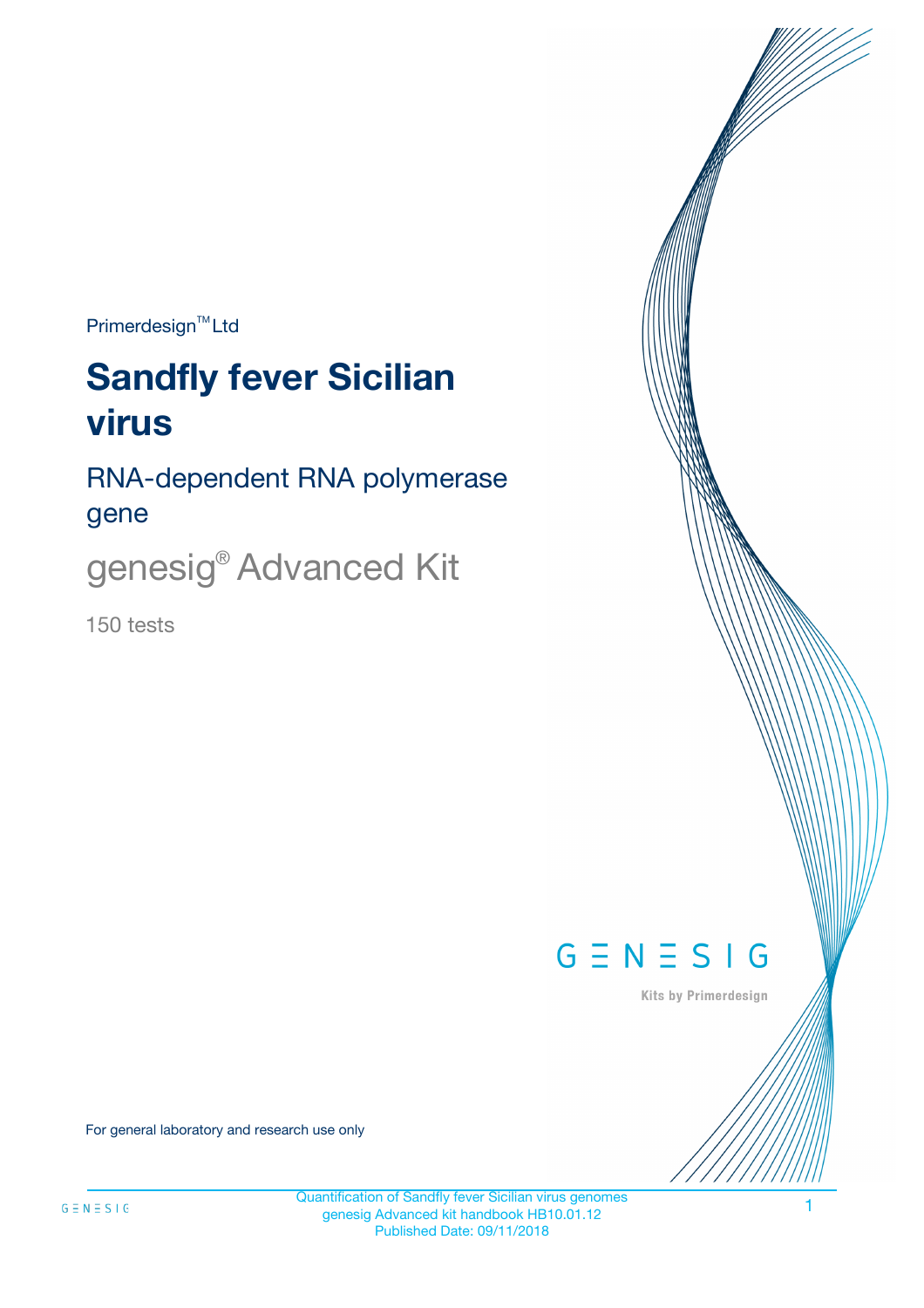### Introduction to Sandfly fever Sicilian virus

Sandfly fever Sicilian virus (SFSV) is a distinct arthropod-borne phlebovirus transmitted by sandflies, specifically by Phlebotomus papatasi. It was discovered in Sicilia, Italy where it affected troops of the World War II Allied Army Forces after the Sicily landings in 1943. The virus causes sandfly fever (also known as Pappataci fever, Phlebotomus fever and three-day fever). It is a single stranded negative- strand RNA virus with a linear genome that is between is 11400 and 14700 nucleotides long. The genome comprises 3 segments, termed L , M and S which encode the viral polymerase, structural glycoproteins proteins and nucleo proteins respectively. Virions consist of an envelope and a nucleocapsid and is between 80-100nm in diameter. The virions are spherical and the envelope surrounds three nucleocapsids and has surface projections.

The virus is transmitted by the bite of an infected female sand fly. While Phlebotomus papatasii is the main vector, P. perniciosus and P. perfiliewsi can also transmit the disease. The range of the sandflies determines the spread of the disease and the disease is prevalent in tropical countries of the Eastern hemisphere between latitude 20° and 45° N. The sand fly itself can become infected as a result of biting an infected person any time from 48 hours before until 24 hours after the onset of fever.

In human hosts, the virus multiplies and becomes widely disseminated throughout the body. Within two and one-half to five days after exposure, there is suddenly a feeling of lassitude, abdominal distress, and dizziness, followed within one day by a chilly sensation and a rapid rise in temperature during the next day or two. Symptoms include severe frontal headache and postorbital pain, intense muscular and joint pains, and a flushed appearance of the face. Usually after two days the temperature slowly returns to normal; only rarely is there a second episode of fever. Following the febrile period, there is great fatigue and weakness, accompanied by slow pulse and frequently subnormal blood pressure. Sandfly fever viruses (SFVs) comprise three major serotypes; SFSV, Sandfly fever Naples virus (SFNV) and Toscana virus (TOSV). Sandfly fever Cyprus virus (SFCV), a variant of Sicilian serotype, is also responsible for acute febrile disease and TOSV may cause aseptic meningitis/encephalitis in the infected individuals.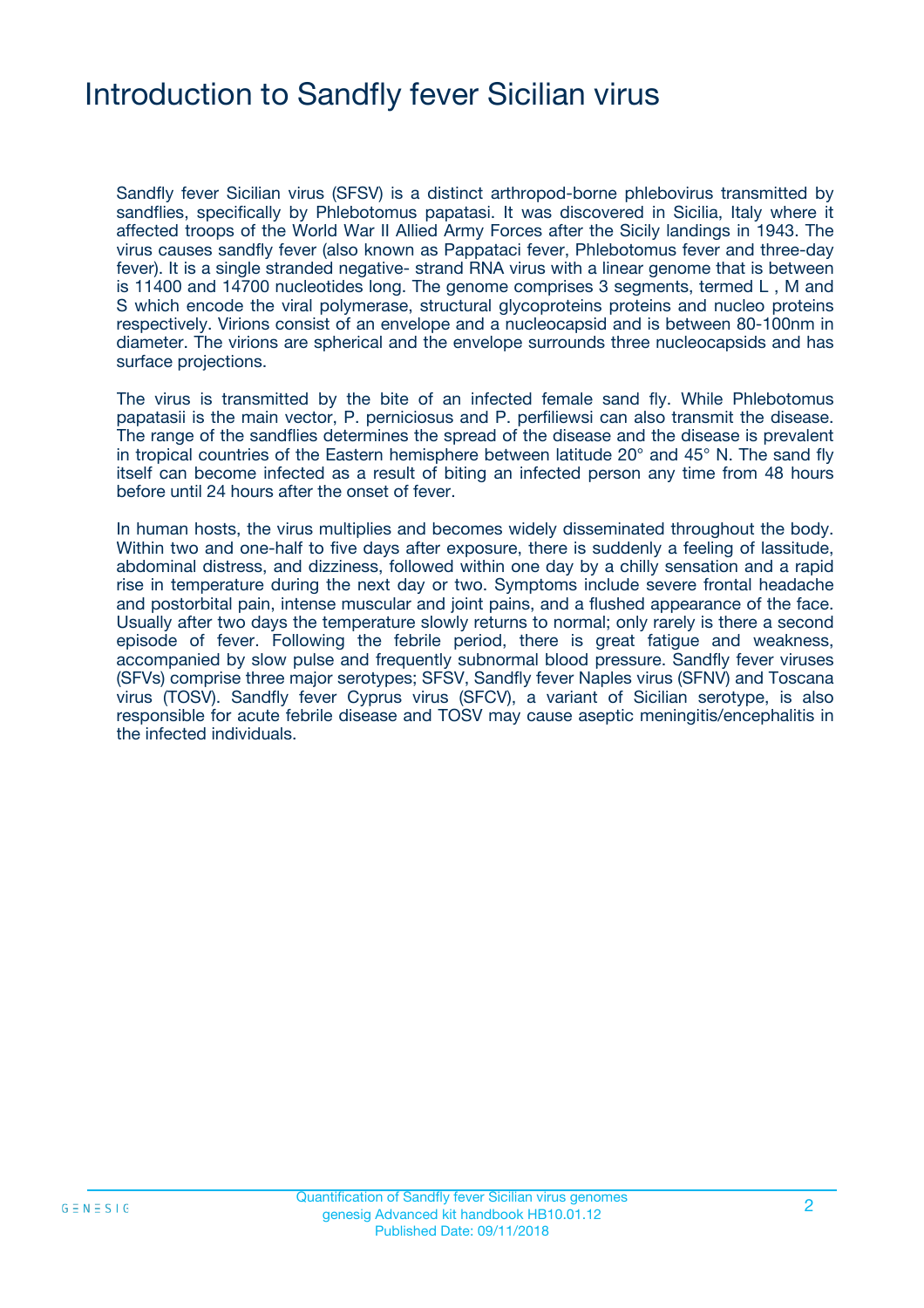## **Specificity**

The Primerdesign genesig Kit for Sandfly fever Sicilian virus (SFSV) genomes is designed for the in vitro quantification of SFSV genomes. The kit is designed to have a broad detection profile. Specifically, the primers represent 100% homology with over 95% of the NCBI database reference sequences available at the time of design.

The dynamics of genetic variation means that new sequence information may become available after the initial design. Primerdesign periodically reviews the detection profiles of our kits and when required releases new versions.

If you require further information, or have a specific question about the detection profile of this kit then please send an e.mail to enquiry@primerdesign.co.uk and our bioinformatics team will answer your question.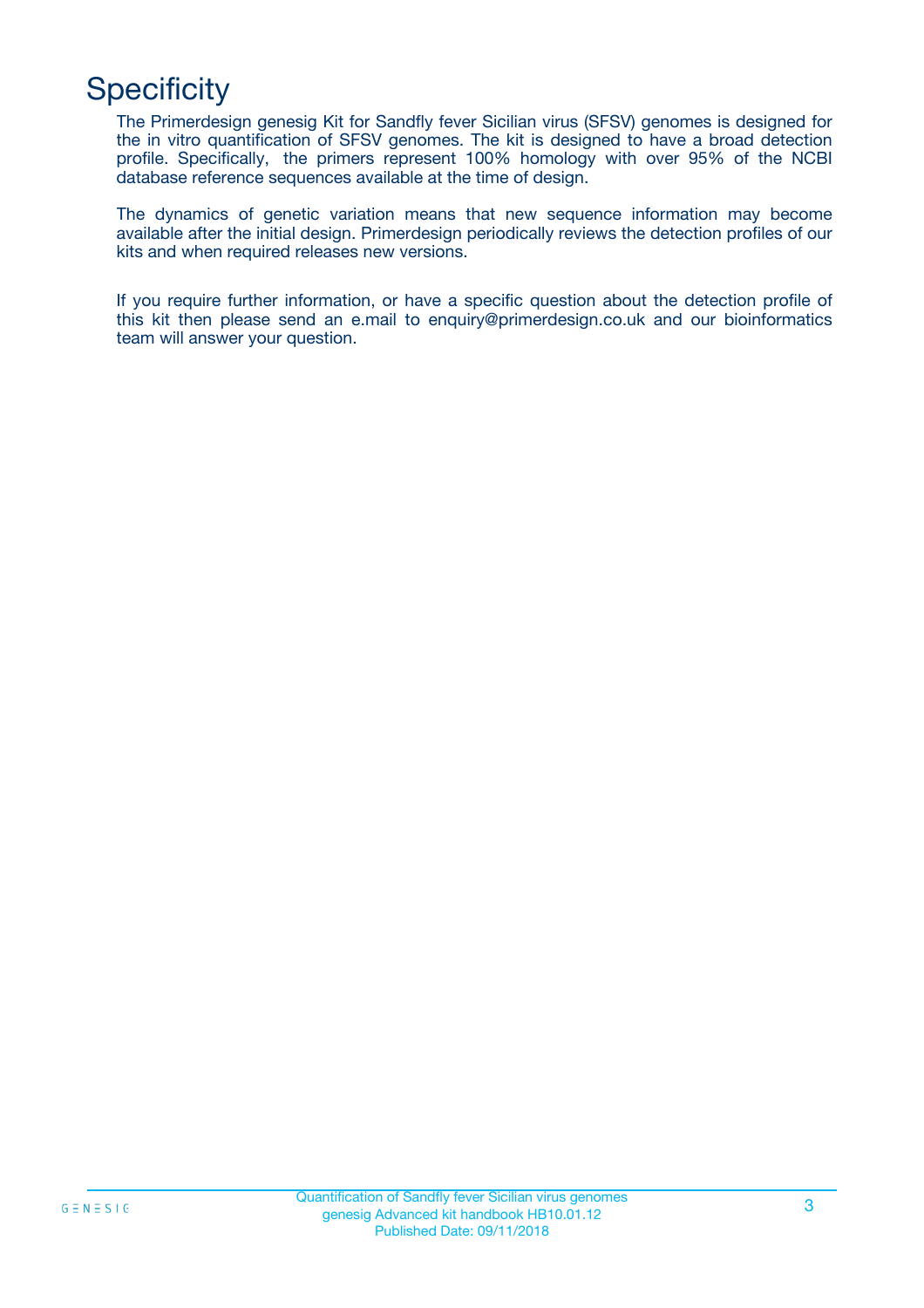### **Kit contents**

- **SFSV specific primer/probe mix (150 reactions BROWN) FAM labelled**
- **SFSV positive control template (for Standard curve RED)**
- **Internal extraction control primer/probe mix (150 reactions BROWN) VIC labelled as standard**
- **Internal extraction control RNA (150 reactions BLUE)**
- **Endogenous control primer/probe mix (150 reactions BROWN) FAM labelled**
- **RNase/DNase free water (WHITE) for resuspension of primer/probe mixes**
- **Template preparation buffer (YELLOW) for resuspension of internal control template, positive control template and standard curve preparation**

### **Reagents and equipment to be supplied by the user**

#### **Real-time PCR Instrument**

#### **Extraction kit**

This kit is recommended for use with genesig Easy DNA/RNA Extraction kit. However, it is designed to work well with all processes that yield high quality RNA and DNA with minimal PCR inhibitors.

#### **oasigTM lyophilised OneStep or Precision**®**PLUS OneStep 2X RT-qPCR Master Mix** Contains complete OneStep RT-qPCR master mix

**Pipettors and Tips**

**Vortex and centrifuge**

**Thin walled 1.5 ml PCR reaction tubes**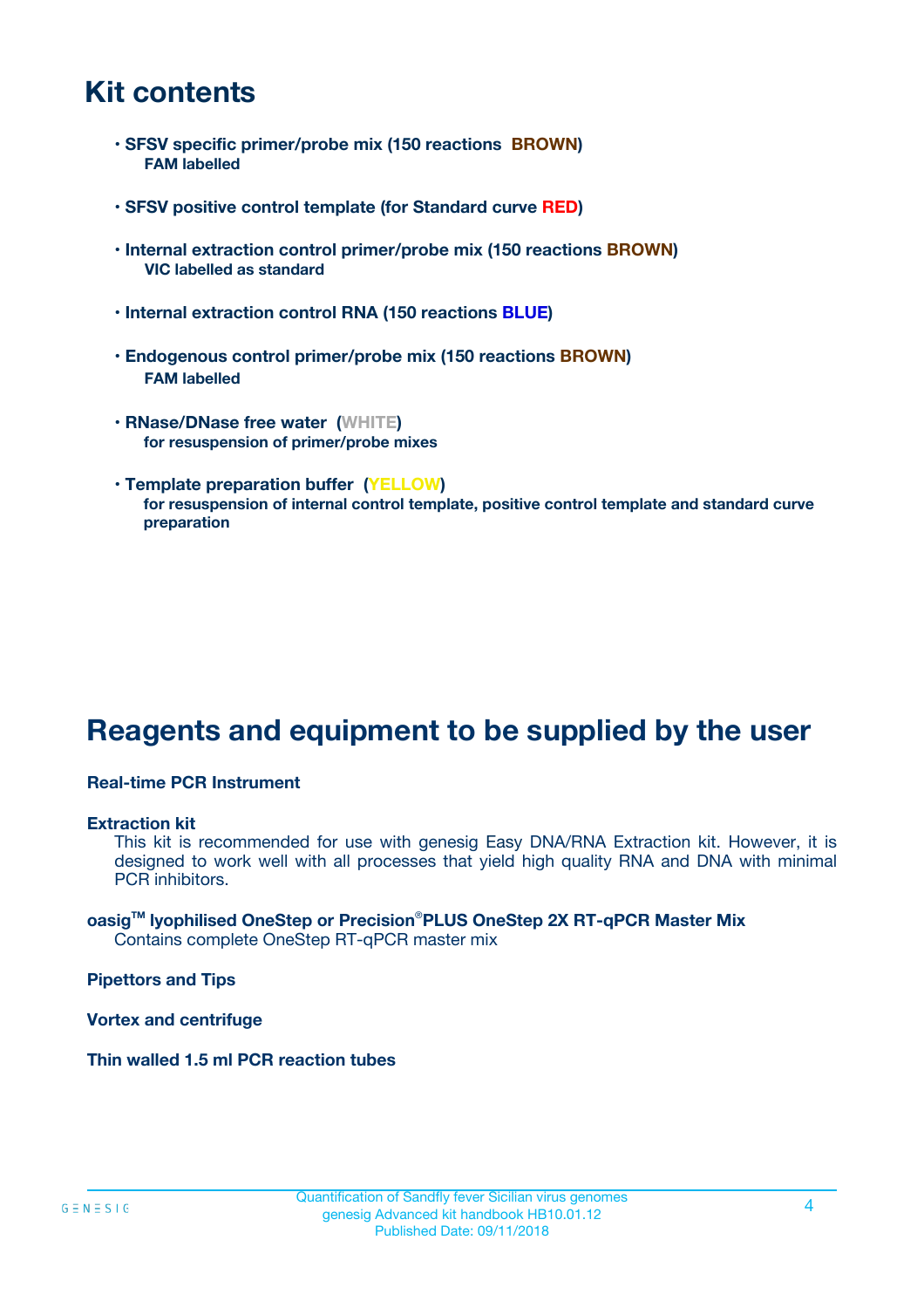### Kit storage and stability

This kit is stable at room temperature but should be stored at -20ºC on arrival. Once the lyophilised components have been resuspended they should not be exposed to temperatures above -20°C for longer than 30 minutes at a time and unnecessary repeated freeze/thawing should be avoided. The kit is stable for six months from the date of resuspension under these circumstances.

If a standard curve dilution series is prepared this can be stored frozen for an extended period. If you see any degradation in this serial dilution a fresh standard curve can be prepared from the positive control.

Primerdesign does not recommend using the kit after the expiry date stated on the pack.

### Suitable sample material

All kinds of sample material suited for PCR amplification can be used. Please ensure the samples are suitable in terms of purity, concentration, and RNA/DNA integrity (An internal PCR control is supplied to test for non specific PCR inhibitors). Always run at least one negative control with the samples. To prepare a negative-control, replace the template RNA sample with RNase/DNase free water.

### Dynamic range of test

Under optimal PCR conditions genesig SFSV detection kits have very high priming efficiencies of >95% and can detect less than 100 copies of target template.

### Notices and disclaimers

This product is developed, designed and sold for research purposes only. It is not intended for human diagnostic or drug purposes or to be administered to humans unless clearly expressed for that purpose by the Food and Drug Administration in the USA or the appropriate regulatory authorities in the country of use. During the warranty period Primerdesign genesig detection kits allow precise and reproducible data recovery combined with excellent sensitivity. For data obtained by violation to the general GLP guidelines and the manufacturer's recommendations the right to claim under guarantee is expired. PCR is a proprietary technology covered by several US and foreign patents. These patents are owned by Roche Molecular Systems Inc. and have been sub-licensed by PE Corporation in certain fields. Depending on your specific application you may need a license from Roche or PE to practice PCR. Additional information on purchasing licenses to practice the PCR process may be obtained by contacting the Director of Licensing at Roche Molecular Systems, 1145 Atlantic Avenue, Alameda, CA 94501 or Applied Biosystems business group of the Applera Corporation, 850 Lincoln Centre Drive, Foster City, CA 94404. In addition, the 5' nuclease assay and other homogeneous amplification methods used in connection with the PCR process may be covered by U.S. Patents 5,210,015 and 5,487,972, owned by Roche Molecular Systems, Inc, and by U.S. Patent 5,538,848, owned by The Perkin-Elmer Corporation.

### Trademarks

Primerdesign™ is a trademark of Primerdesign Ltd.

genesig® is a registered trademark of Primerdesign Ltd.

The PCR process is covered by US Patents 4,683,195, and 4,683,202 and foreign equivalents owned by Hoffmann-La Roche AG. BI, ABI PRISM® GeneAmp® and MicroAmp® are registered trademarks of the Applera Genomics (Applied Biosystems Corporation). BIOMEK® is a registered trademark of Beckman Instruments, Inc.; iCycler™ is a registered trademark of Bio-Rad Laboratories, Rotor-Gene is a trademark of Corbett Research. LightCycler™ is a registered trademark of the Idaho Technology Inc. GeneAmp®, TaqMan® and AmpliTaqGold® are registered trademarks of Roche Molecular Systems, Inc., The purchase of the Primerdesign ™ reagents cannot be construed as an authorization or implicit license to practice PCR under any patents held by Hoffmann-LaRoche Inc.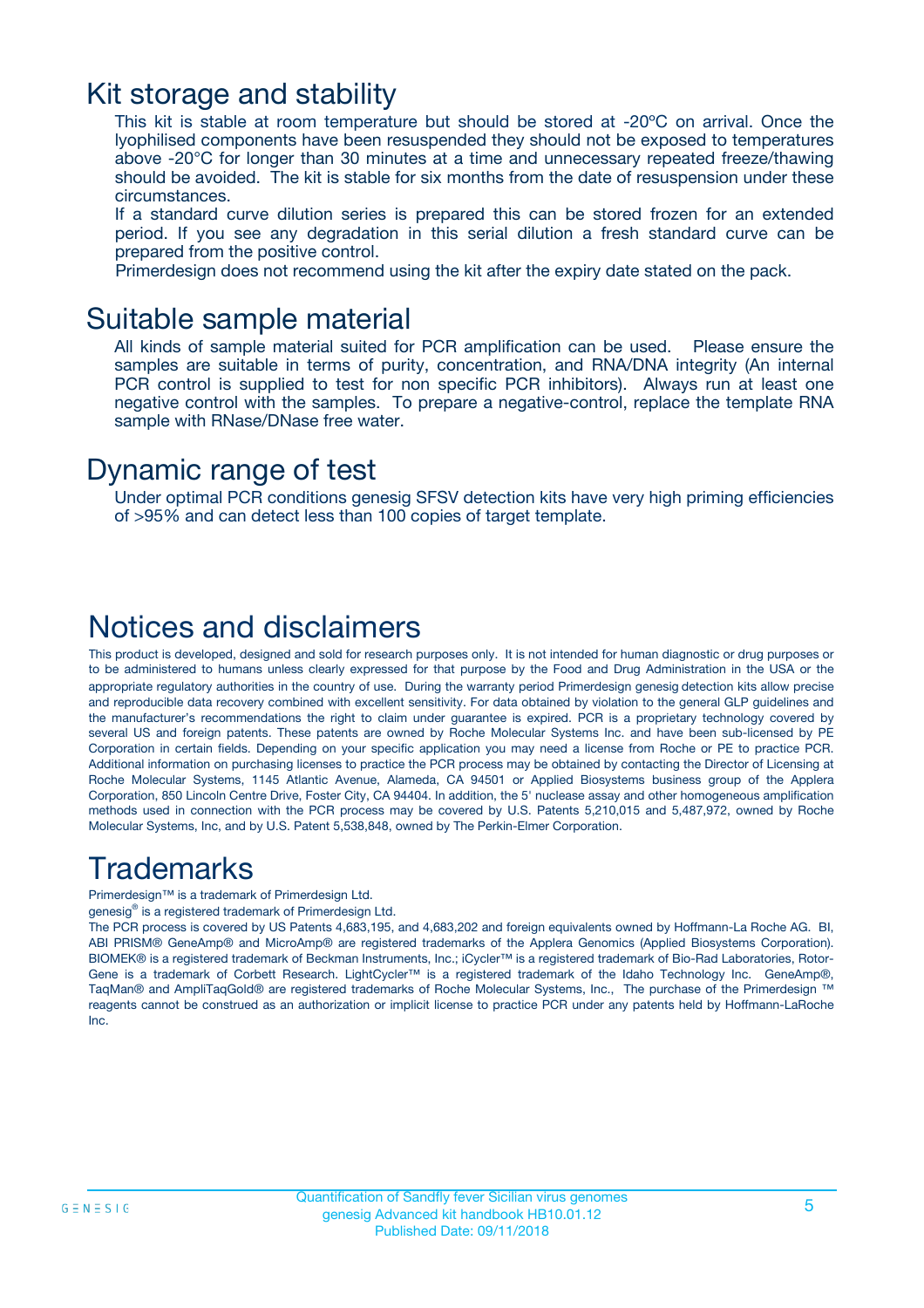### **Principles of the test**

#### **Real-time PCR**

A SFSV specific primer and probe mix is provided and this can be detected through the FAM channel.

The primer and probe mix provided exploits the so-called TaqMan® principle. During PCR amplification, forward and reverse primers hybridize to the SFSV cDNA. A fluorogenic probe is included in the same reaction mixture which consists of a DNA probe labeled with a 5`-dye and a 3`-quencher. During PCR amplification, the probe is cleaved and the reporter dye and quencher are separated. The resulting increase in fluorescence can be detected on a range of qPCR platforms.

#### **Positive control**

For copy number determination and as a positive control for the PCR set up, the kit contains a positive control template.

This can be used to generate a standard curve of SFSV copy number / Cq value. Alternatively the positive control can be used at a single dilution where full quantitative analysis of the samples is not required. Each time the kit is used, at least one positive control reaction must be included in the run. A positive result indicates that the primers and probes for detecting the target SFSV gene worked properly in that particular experimental scenario. If a negative result is obtained the test results are invalid and must be repeated. Care should be taken to ensure that the positive control does not contaminate any other kit component which would lead to false-positive results. This can be achieved by handling this component in a Post PCR environment. Care should also be taken to avoid cross-contamination of other samples when adding the positive control to the run. This can be avoided by sealing all other samples and negative controls before pipetting the positive control into the positive control well.

#### **Negative control**

To validate any positive findings a negative control reaction should be included every time the kit is used. For this reaction the RNase/DNase free water should be used instead of template. A negative result indicates that the reagents have not become contaminated while setting up the run.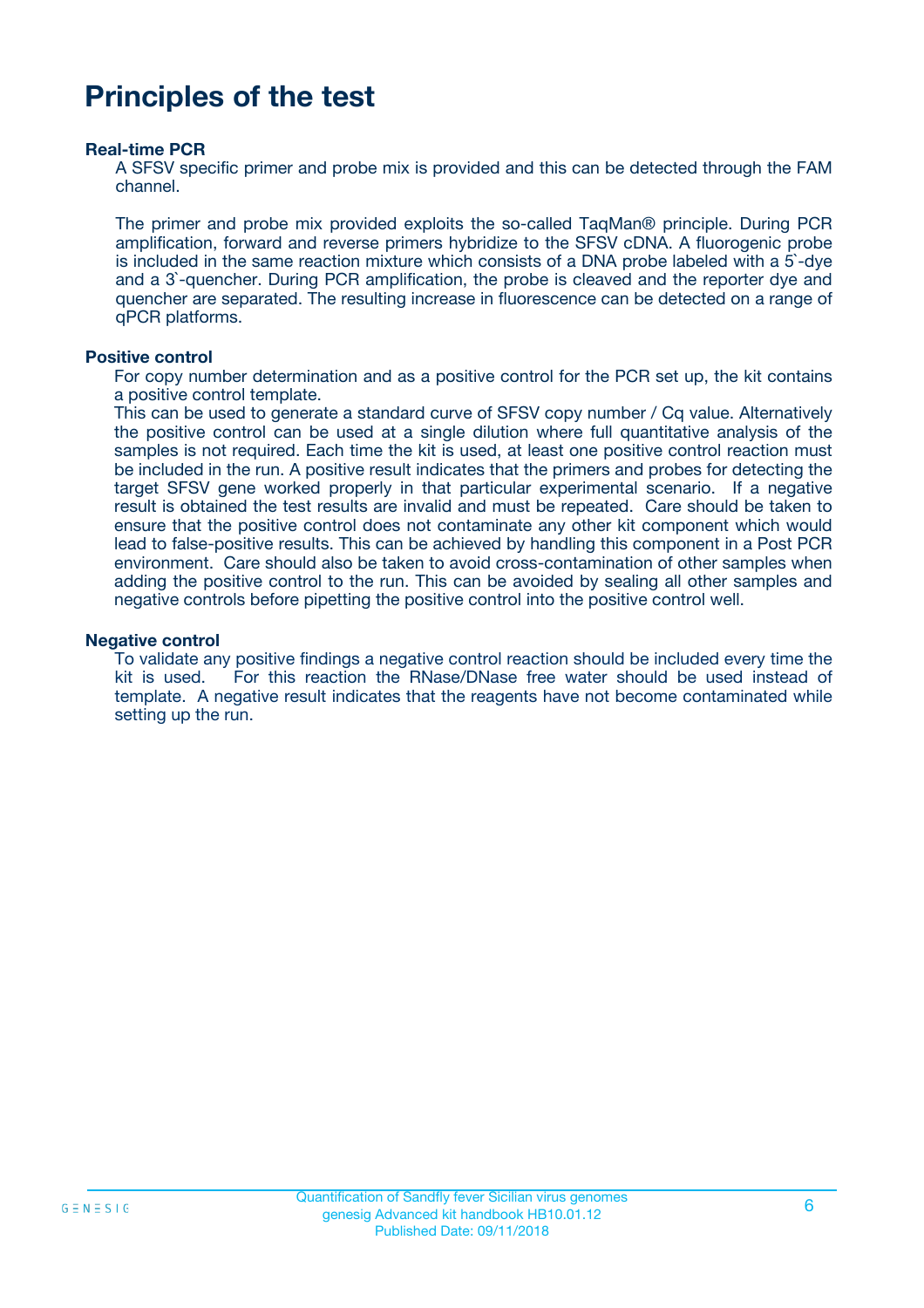#### **Internal RNA extraction control**

When performing RNA extraction, it is often advantageous to have an exogenous source of RNA template that is spiked into the lysis buffer. This control RNA is then co-purified with the sample RNA and can be detected as a positive control for the extraction process. Successful co-purification and qPCR for the control RNA also indicates that PCR inhibitors are not present at a high concentration.

A separate qPCR primer/probe mix are supplied with this kit to detect the exogenous RNA using qPCR. The PCR primers are present at PCR limiting concentrations which allows multiplexing with the target sequence primers. Amplification of the control cDNA does not interfere with detection of the SFSV target cDNA even when present at low copy number. The Internal control is detected through the VIC channel and gives a Cq value of 28+/-3 depending on the level of sample dilution.

#### **Endogenous control**

To confirm extraction of a valid biological template, a primer and probe mix is included to detect an endogenous gene. Detection of the endogenous control is through the FAM channel and it is NOT therefore possible to perform a multiplex with the SFSV primers. A poor endogenous control signal may indicate that the sample did not contain sufficient biological material.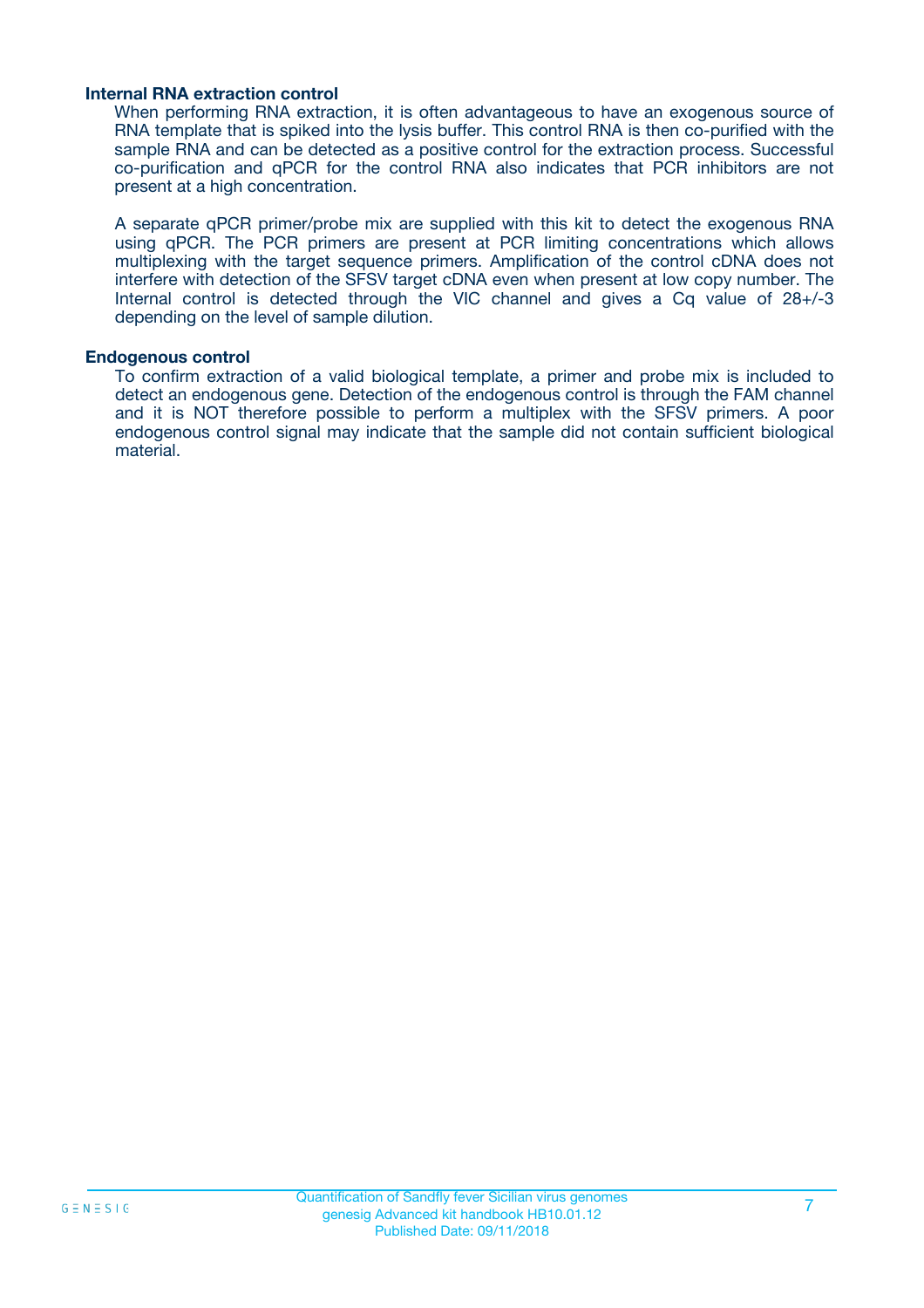### Resuspension protocol

To minimize the risk of contamination with foreign DNA, we recommend that all pipetting be performed in a PCR clean environment. Ideally this would be a designated PCR lab or PCR cabinet. Filter tips are recommended for all pipetting steps.

- **1. Pulse-spin each tube in a centrifuge before opening.** This will ensure lyophilised primer and probe mix is in the base of the tube and is not spilt upon opening the tube.
- **2. Resuspend the primer/probe mixes in the RNase/DNase free water supplied, according to the table below:**

To ensure complete resuspension, vortex each tube thoroughly.

| Component - resuspend in water                       |          |  |
|------------------------------------------------------|----------|--|
| <b>Pre-PCR pack</b>                                  |          |  |
| SFSV primer/probe mix (BROWN)                        | $165$ µl |  |
| Internal extraction control primer/probe mix (BROWN) | $165$ µl |  |
| Endogenous control primer/probe mix (BROWN)          | 165 µl   |  |

**3. Resuspend the internal control template and positive control template in the template preparation buffer supplied, according to the table below:** To ensure complete resuspension, vortex each tube thoroughly.

| Component - resuspend in template preparation buffer |          |  |  |
|------------------------------------------------------|----------|--|--|
| <b>Pre-PCR heat-sealed foil</b>                      |          |  |  |
| Internal extraction control RNA (BLUE)               |          |  |  |
| <b>Post-PCR heat-sealed foil</b>                     |          |  |  |
| SFSV Positive Control Template (RED) *               | $500$ µl |  |  |

\* This component contains high copy number template and is a VERY significant contamination risk. It must be opened and handled in a separate laboratory environment, away from the other components.

### RNA extraction

The internal extraction control RNA can be added either to the RNA lysis/extraction buffer or to the RNA sample once it has been resuspended in lysis buffer.

#### **DO NOT add the internal extraction control RNA directly to the unprocessed biological sample as this will lead to degradation and a loss in signal.**

- **1. Add 4µ**l **of the Internal extraction control RNA (BLUE) to each sample in RNA lysis/extraction buffer per sample.**
- **2. Complete RNA extraction according to the manufacturer's protocols.**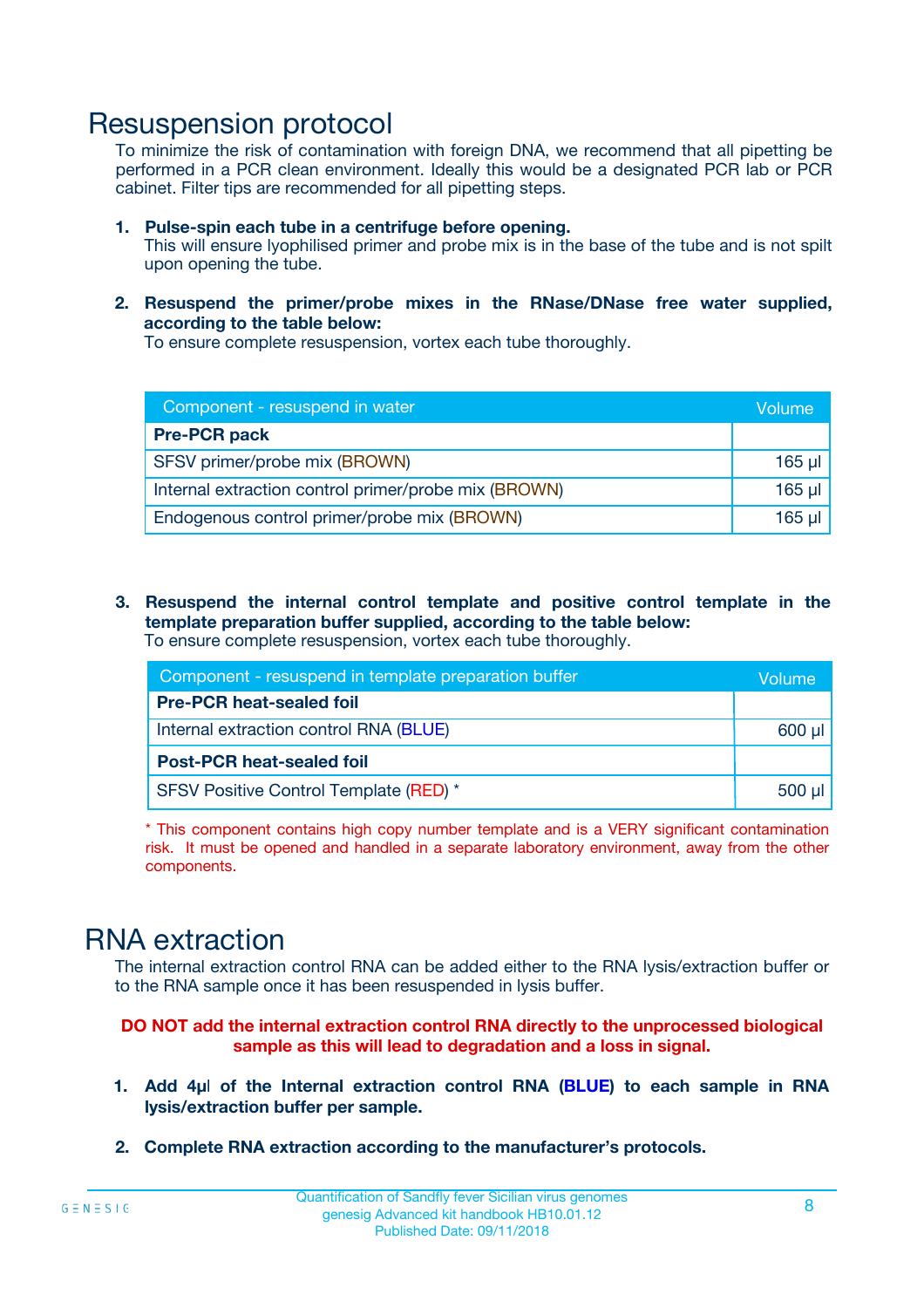# OneStep RT-qPCR detection protocol

#### **For optimum performance and sensitivity.**

All pipetting steps and experimental plate set up should be performed on ice. After the plate is poured proceed immediately to the OneStep amplification protocol. Prolonged incubation of reaction mixes at room temperature can lead to PCR artifacts that reduce the sensitivity of detection.

#### **1. For each RNA sample prepare a reaction mix according to the table below: Include sufficient reactions for positive and negative controls.**

| Component                                                    | <b>Volume</b> |
|--------------------------------------------------------------|---------------|
| oasig OneStep or PrecisionPLUS OneStep 2X RT-qPCR Master Mix | $10 \mu$      |
| SFSV primer/probe mix (BROWN)                                | 1 µI          |
| Internal extraction control primer/probe mix (BROWN)         | 1 µI          |
| <b>RNase/DNase free water (WHITE)</b>                        | $3 \mu$       |
| <b>Final Volume</b>                                          | 15 µl         |

**2. For each RNA sample prepare an endogenous control reaction according to the table below (optional):**

This control reaction will provide crucial information regarding the quality of the biological sample.

| Component                                                    | Volume   |
|--------------------------------------------------------------|----------|
| oasig OneStep or PrecisionPLUS OneStep 2X RT-qPCR Master Mix | 10 $\mu$ |
| Endogenous control primer/probe mix (BROWN)                  | 1 ul     |
| <b>RNase/DNase free water (WHITE)</b>                        | $4 \mu$  |
| <b>Final Volume</b>                                          | 15 µl    |

- **3. Pipette 15µl of these mixes into each well according to your qPCR experimental plate set up.**
- **4. Pipette 5µl of RNA template into each well, according to your experimental plate set up.**

For negative control wells use 5µl of RNase/DNase free water. The final volume in each well is 20µl.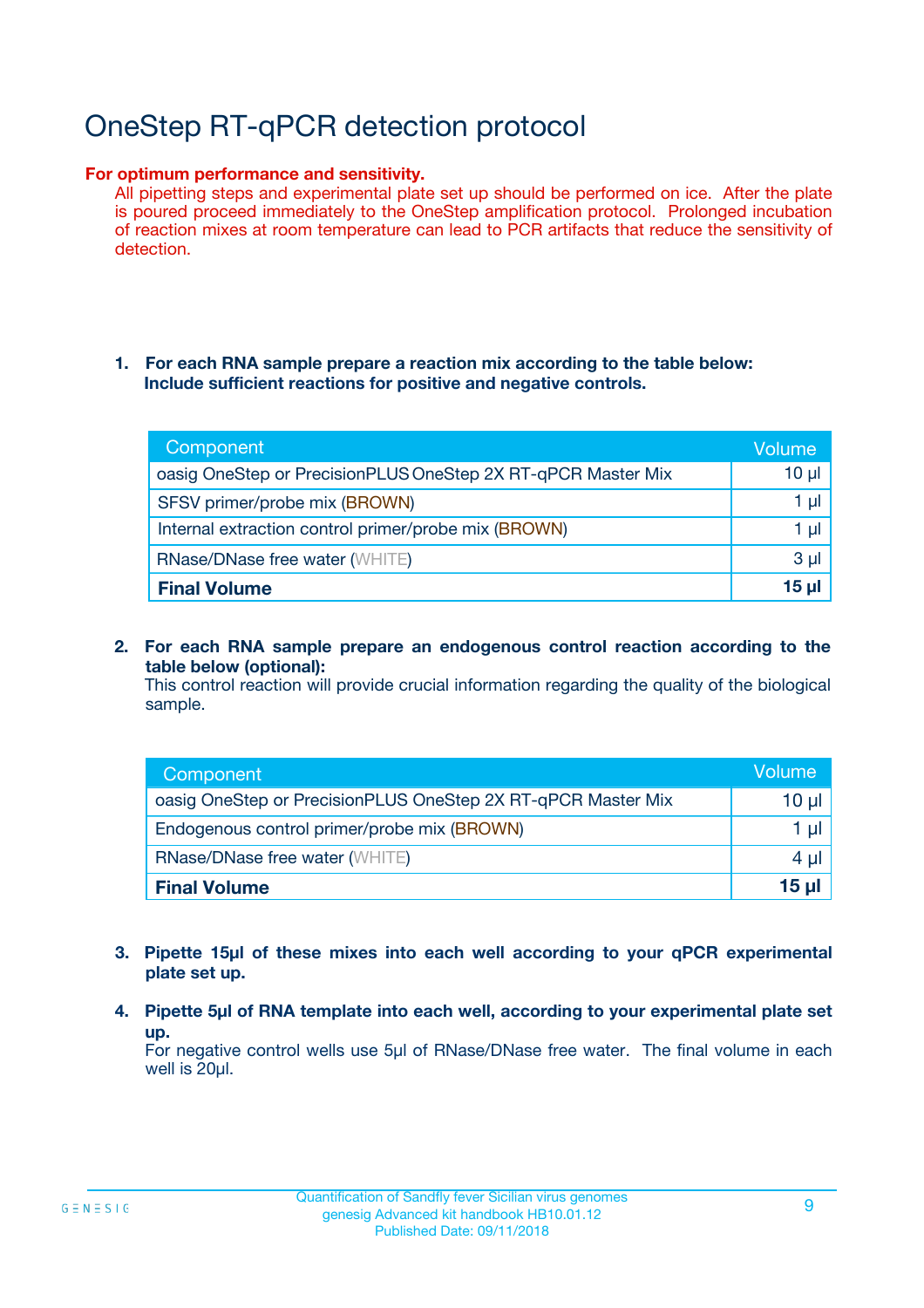**5. If a standard curve is included for quantitative analysis prepare a reaction mix according to the table below:**

| Component                                                    | Volume       |
|--------------------------------------------------------------|--------------|
| oasig OneStep or PrecisionPLUS OneStep 2X RT-qPCR Master Mix | $10 \mu$     |
| SFSV primer/probe mix (BROWN)                                |              |
| <b>RNase/DNase free water (WHITE)</b>                        | 4 U          |
| <b>Final Volume</b>                                          | <u>15 µl</u> |

- **6. Preparation of standard curve dilution series.**
	- **1) Pipette 90µl of template preparation buffer into 5 tubes and label 2-6**
	- **2) Pipette 10µl of Positive Control Template (RED) into tube 2**
	- **3) Vortex thoroughly**
	- **4) Change pipette tip and pipette 10 µl from tube 2 into tube 3**
	- **5) Vortex thoroughly**

**Repeat steps 4 and 5 to complete the dilution series**

| <b>Standard Curve</b>         | <b>Copy Number</b>     |
|-------------------------------|------------------------|
| Tube 1 Positive control (RED) | $2 \times 10^5$ per µl |
| Tube 2                        | $2 \times 10^4$ per µl |
| Tube 3                        | $2 \times 10^3$ per µl |
| Tube 4                        | $2 \times 10^2$ per µl |
| Tube 5                        | 20 per µl              |
| Tube 6                        | 2 per µl               |

**7. Pipette 5µl of standard template into each well for the standard curve according to your plate set-up**

The final volume in each well is 20µl.

### OneStep RT-qPCR Amplification Protocol

Amplification conditions using oasig OneStep or PrecisionPLUS OneStep 2X RT-qPCR Master Mix.

|             | <b>Step</b>                  | <b>Time</b>      | Temp  |
|-------------|------------------------------|------------------|-------|
|             | <b>Reverse Transcription</b> | $10 \text{ min}$ | 55 °C |
|             | Enzyme activation            | 2 min            | 95 °C |
| Cycling x50 | Denaturation                 | 10 <sub>s</sub>  | 95 °C |
|             | <b>DATA COLLECTION *</b>     | 60 s             | 60 °C |

\* Fluorogenic data should be collected during this step through the FAM and VIC channels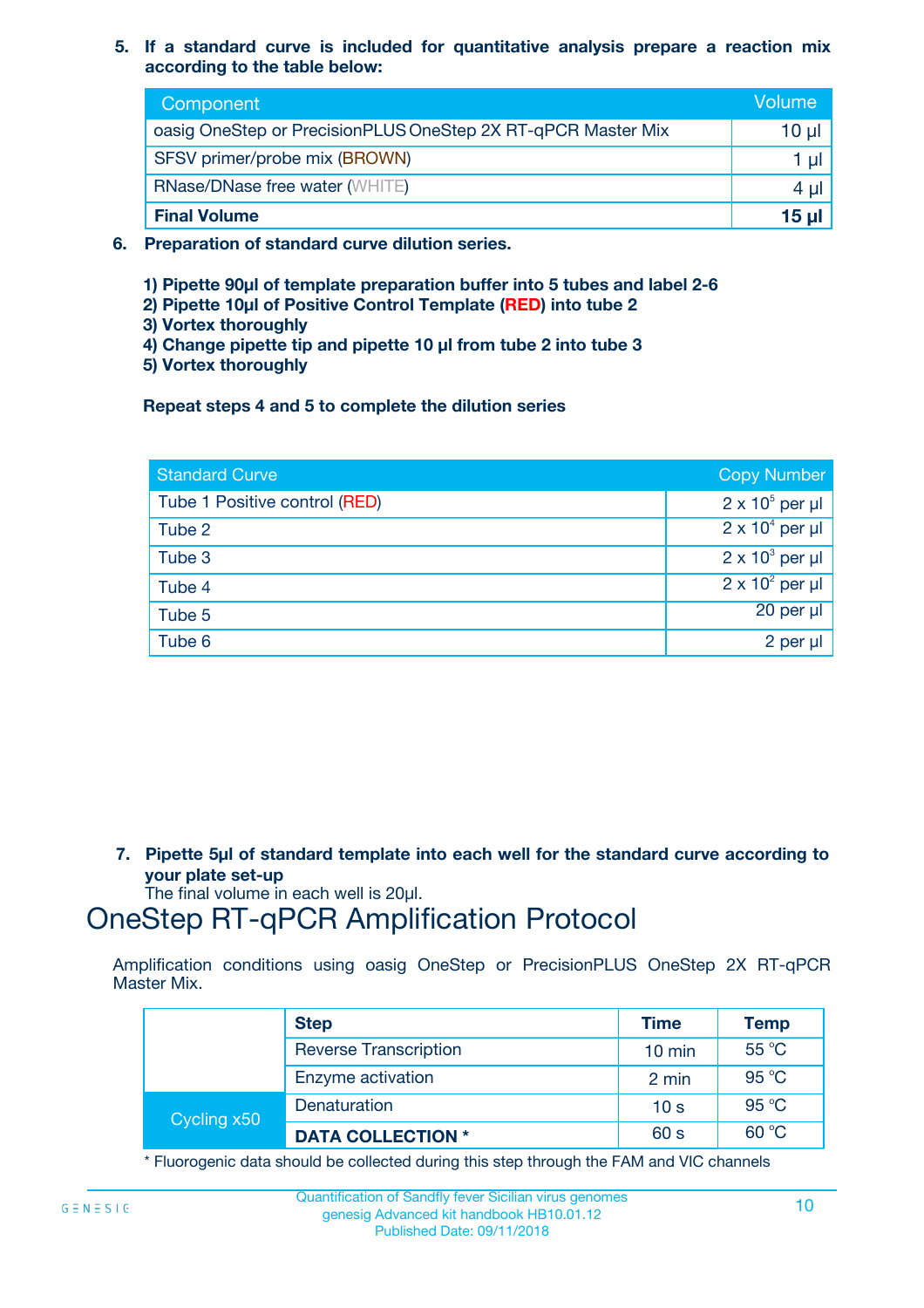### Interpretation of results

| <b>Target</b><br>(FAM) | Internal<br>control<br>(NIC) | <b>Positive</b><br>control | <b>Negative</b><br>control | Interpretation                                                                                                  |
|------------------------|------------------------------|----------------------------|----------------------------|-----------------------------------------------------------------------------------------------------------------|
| $\leq 30$              | $+ 1 -$                      | ÷                          |                            | <b>POSITIVE QUANTITATIVE RESULT</b><br>calculate copy number                                                    |
| > 30                   | ÷                            | ÷                          |                            | <b>POSITIVE QUANTITATIVE RESULT</b><br>calculate copy number                                                    |
| > 30                   |                              | ÷                          |                            | <b>POSITIVE QUALITATIVE RESULT</b><br>do not report copy number as this<br>may be due to poor sample extraction |
|                        | ÷                            | ÷                          |                            | <b>NEGATIVE RESULT</b>                                                                                          |
| $+ 1 -$                | $+ 1 -$                      | ÷                          | $\leq$ 35                  | <b>EXPERIMENT FAILED</b><br>due to test contamination                                                           |
|                        | $+$ / -                      |                            | > 35                       | $\star$                                                                                                         |
|                        |                              | ÷                          |                            | <b>SAMPLE PREPARATION FAILED</b>                                                                                |
|                        |                              |                            |                            | <b>EXPERIMENT FAILED</b>                                                                                        |

Positive control template (**RED**) is expected to amplify between Cq 16 and 23. Failure to satisfy this quality control criterion is a strong indication that the experiment has been compromised.

\*Where the test sample is positive and the negative control is positive with a  $Cq > 35$ , the sample must be reinterpreted based on the relative signal strength of the two results:



If the sample amplifies  $> 5$  Cq earlier than the negative control then the sample should be reinterpreted (via the table above) with the negative control verified as negative.



If the sample amplifies  $< 5$  Cq earlier than the negative control then the positive sample result is invalidated and the result should be determined inconclusive due to test contamination. The test for this sample should be repeated.